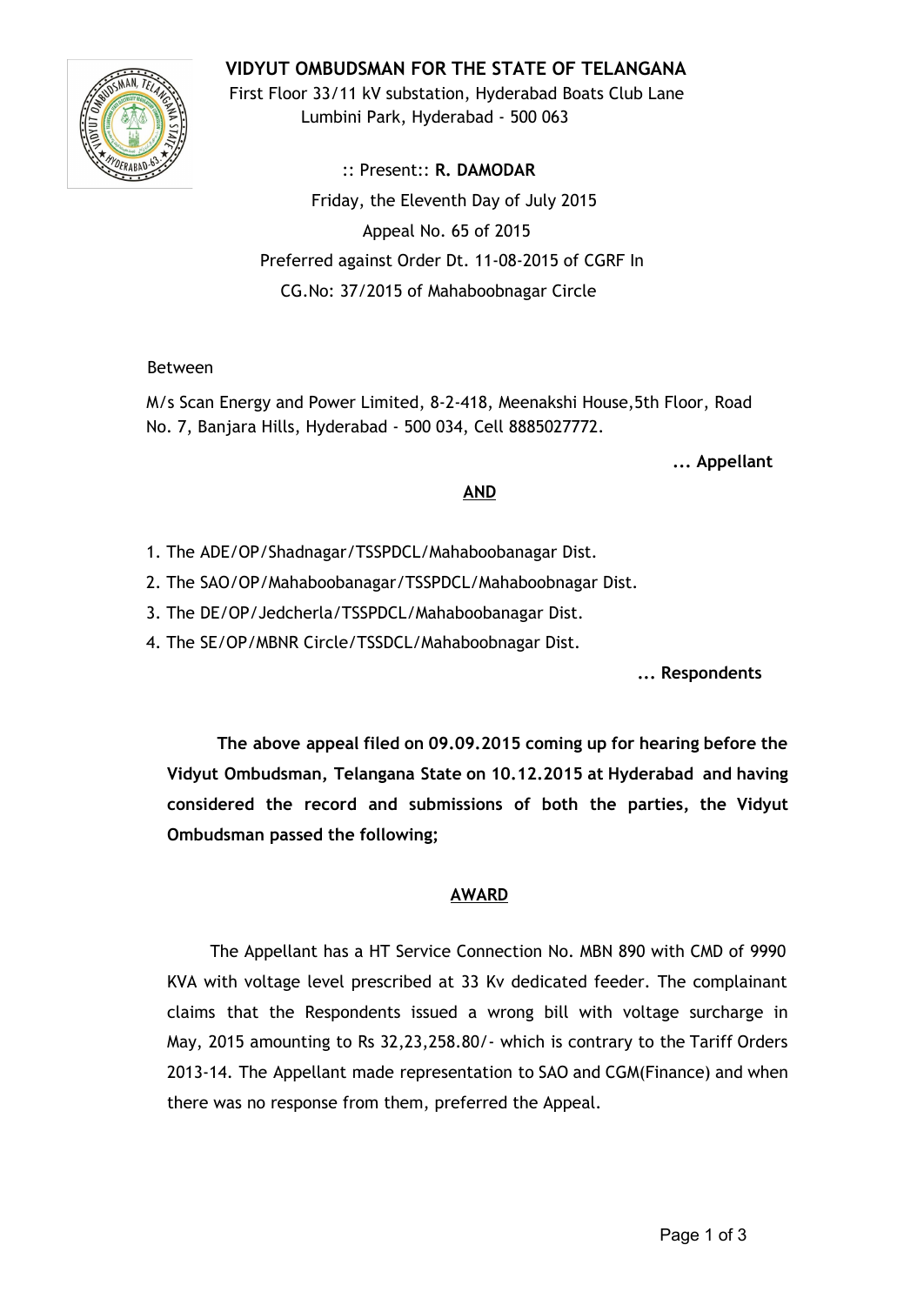2. The Respondents claimed that the Appellant availed open access MD 30 KVA at total CMD with the licensee another sources becoming 9990+30 = 10020 KVA which exceeded the CMD and therefore, the Appellant was levied voltage surcharge.

3. The Respondents further claimed that the Appellant filed Writ Petition in the Hon'ble High Court of Judicature at Hyderabad in WP No. 19397 of 2015 in which the Hon'ble High Court issued interim order dt. 30.06.2015 in WP MP No. 25076 of 2015 to the effect that "There shall be interim stay of disconnection of power supply for non payment of the amount towards purported voltage surcharge for the month of May, 2015 until further orders."

4. The CGRF, in view of the pendency in the writ petition in the matter, opined that the matter is subjudice and it is not appropriate on the part of the forum to issue directions and disposed of the complaint through the impugned orders.

5. Aggrieved and not satisfied with the impugned orders, the Appellant preferred the present Appeal.

6. During the hearing, the Appellant was informed about the pendency of Writ Petition and their attempt to chose the forums. The Appellant then submitted a reply dt. 9.12.2015 stating that the management of the Appellant has decided not to withdraw the cases pending in the Hon'ble High Court in respect of the voltage surcharge.

7. Under Section 42 of the Electricity Act, 2003 the right of the Appellant under Subsection 5( Forum for redressal of grievance) Subsection (6) Appeal to Ombudsman, shall be without prejudice to right which the consumer may have, apart from the rights conferred by him by those Subsections under subsection 7.

8. As per regulation 3 of 2015 dt. 16.9.2015 of TSERC there are special provisions for entertaining Appeals by the Ombudsman. Clause 3.19.C reads as follows:

*"The representation by the complainant, in respect of the same grievance, is not pending in any proceedings in any court, tribunal or arbitrator or any other authority; a decree or*